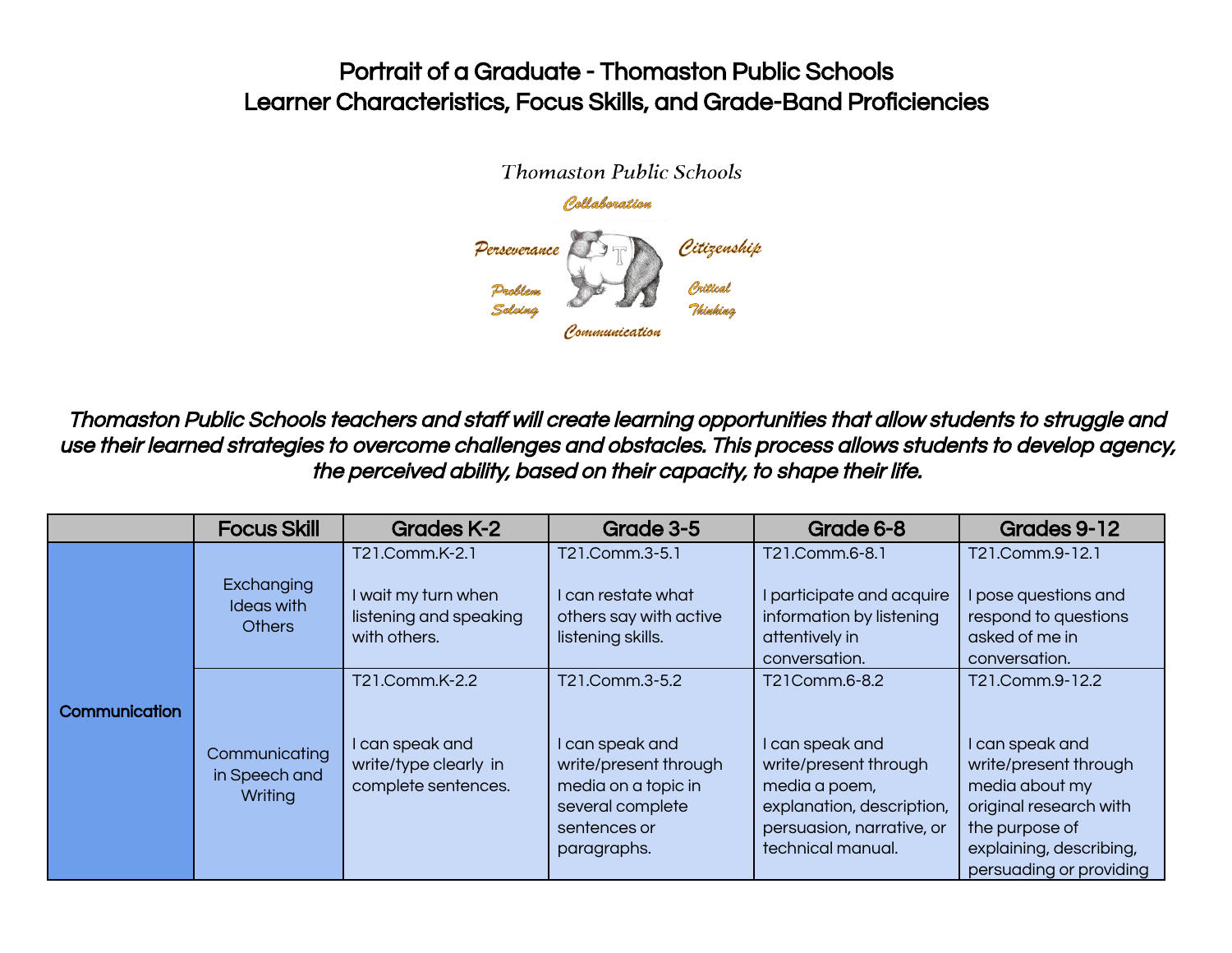|                                 |                                                                       |                                                                         |                                                                                                                               | ideas to all audiences.                                                                     |
|---------------------------------|-----------------------------------------------------------------------|-------------------------------------------------------------------------|-------------------------------------------------------------------------------------------------------------------------------|---------------------------------------------------------------------------------------------|
|                                 | T21.Comm.K-2.4                                                        | T21.Comm.3-5.4                                                          | T21Comm.6-8.4                                                                                                                 | T21.Comm.9-12.4                                                                             |
| Developing<br><b>Viewpoints</b> | I draw conclusions<br>about what I see, hear,<br>touch, see and read. | I compare facts,<br>evidence and data<br>before drawing<br>conclusions. | I compare and<br>thoroughly evaluate<br>facts, evidence and<br>data related to my<br>viewpoint before<br>drawing conclusions. | I create strong<br>arguments by<br>establishing logical<br>claims supported by<br>evidence. |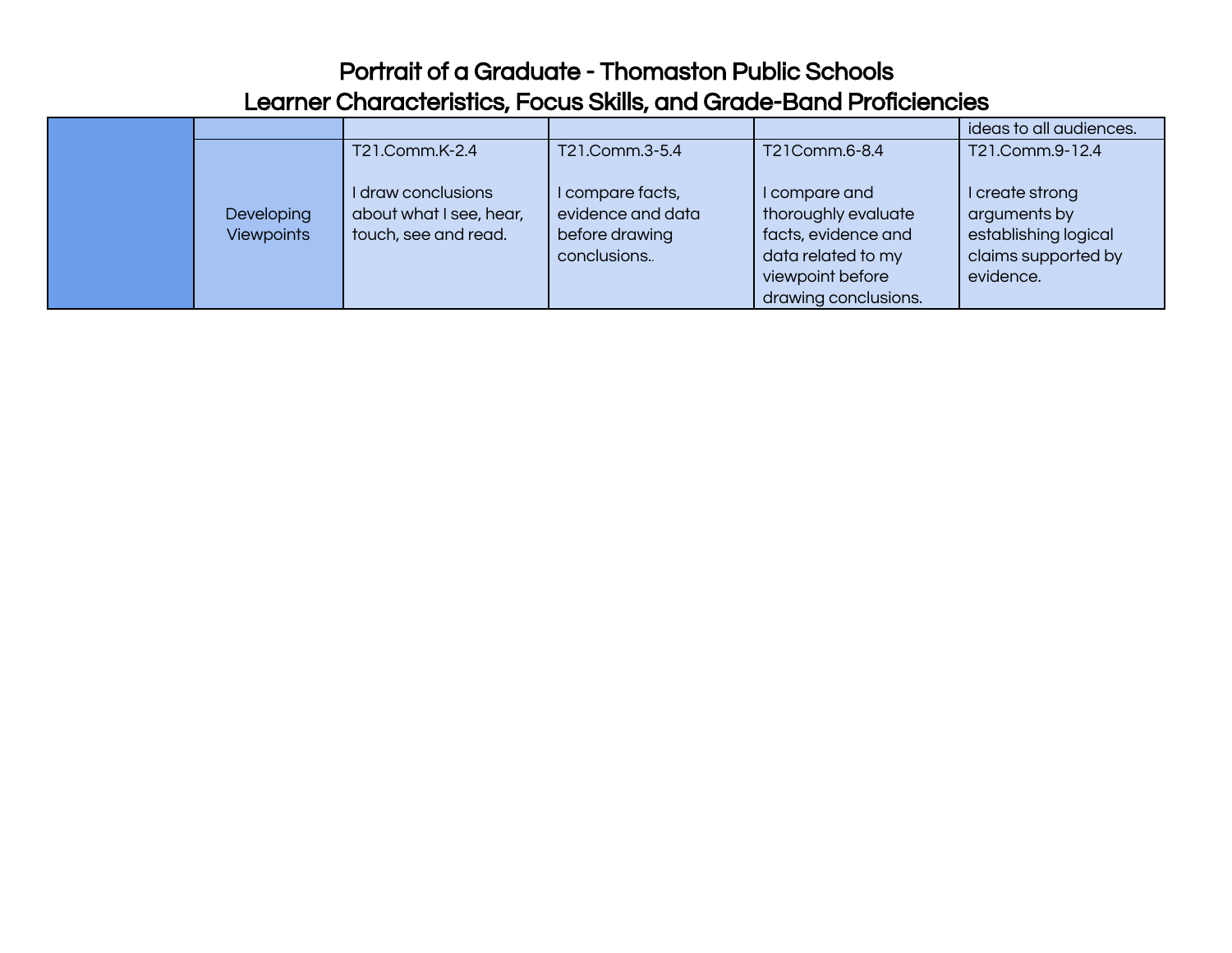|                      | <b>Focus Skill</b>                                       | <b>Grades K-2</b>                                                        | Grade 3-5                                                                                                                                                   | Grade 6-8                                                                                                                  | Grades 9-12                                                                                                                                        |
|----------------------|----------------------------------------------------------|--------------------------------------------------------------------------|-------------------------------------------------------------------------------------------------------------------------------------------------------------|----------------------------------------------------------------------------------------------------------------------------|----------------------------------------------------------------------------------------------------------------------------------------------------|
| <b>Collaboration</b> | <b>Building</b><br>Collaborative<br><b>Relationships</b> | T21.Coll.K-2.1<br>I take turns with a<br>partner and in a group.         | T21.Coll.3-5.1<br>I complete a task with a<br>partner or in a group. I<br>work well with others<br>even when we disagree<br>and have different<br>opinions. | T21.Coll.6-8.1<br>I listen to and share<br>opinions with others in a<br>way that allows all to be<br>heard.                | T21.Coll.9-12.1<br>I seek opportunities to<br>work with others who<br>have opinions,<br>perspectives, and<br>backgrounds different<br>from my own. |
|                      | Supporting<br><b>Group Success</b>                       | T21.Coll.K-2.2<br>I do my part and help my<br>group to do our best.      | T21.Coll.3-5.2<br>I complete my assigned<br>tasks with my best effort<br>in group activities.                                                               | T21Coll.6-8.2<br>I listen to and share<br>information with the<br>group.                                                   | T21.Coll.9-12.2<br>I aid my and other's<br>success by<br>demonstrating flexibility,<br>commitment, care and<br>responsibility.                     |
|                      | Seeking and<br><b>Using</b><br><b>Feedback</b>           | T21.Coll.K-2.3<br>I listen to constructive<br>feedback about my<br>work. | T21.Coll.3-5.3<br>I listen and respond to<br>feedback about my<br>work.                                                                                     | T21.Coll.6-8.3<br>I use feedback to make<br>changes to my work and<br>improve the quality and<br>contributions of my task. | T21.Coll.9-12.3<br>I seek out feedback,<br>reflect on it and use it to<br>make changes to my<br>work.                                              |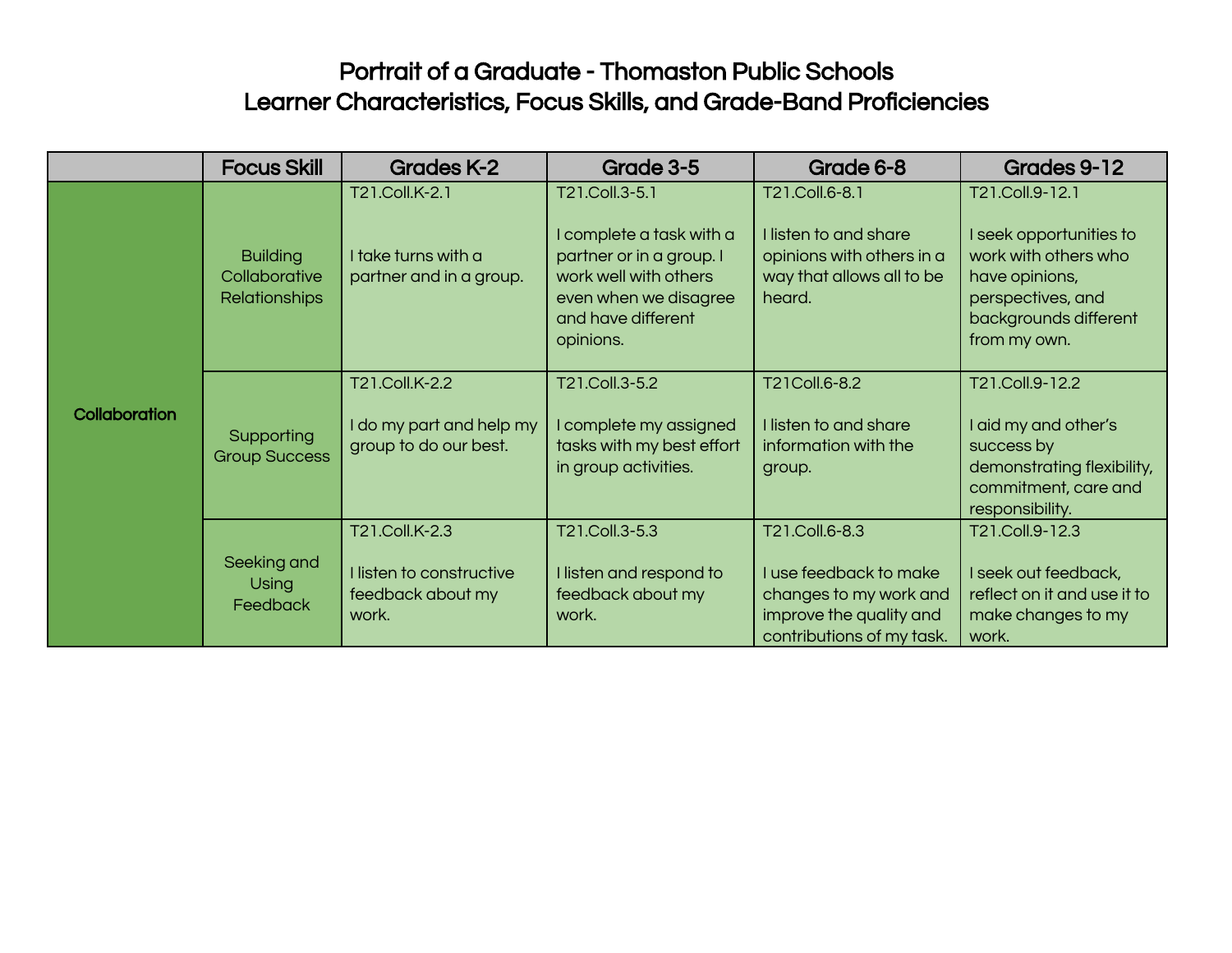|                     | <b>Focus Skill</b>                          | <b>Grades K-2</b>                                              | Grade 3-5                                                                         | Grade 6-8                                                                        | Grades 9-12                                                                                                                             |
|---------------------|---------------------------------------------|----------------------------------------------------------------|-----------------------------------------------------------------------------------|----------------------------------------------------------------------------------|-----------------------------------------------------------------------------------------------------------------------------------------|
| <b>Perseverance</b> | Learning with a<br>Growth<br><b>Mindset</b> | T21.Pers.K-2.2<br>I identify my mistakes<br>after I make them. | T21. Pers. 3-5.2<br>I identify mistakes as<br>opportunities for<br>learning.      | T21.Pers.6-8.2<br>I use information from<br>my mistakes to change<br>my actions. | T21Pers.9-12.2<br>I share information from<br>my mistakes with others<br>so they can see how my<br>mistakes have changed<br>my actions. |
|                     | Advocating for<br>Self                      | T21.Pers.K-2.3<br>I ask for help without<br>prompting.         | T21.Pers.3-5.3<br>I ask for assistance<br>when setting goals for<br>my learning.  | T21.Pers.6-8.3<br>I set goals<br>independently and meet<br>them with assistance. | T21.SDR.9-12.3<br>I set goals<br>independently and meet<br>them without prompting<br>or assistance.                                     |
|                     | Setting and<br><b>Pursuing Goals</b>        | T21.Pers.K-2.4<br>I follow directions.                         | T21.Pers.3-5.4<br>I set goals for my<br>learning with prompting<br>or assistance. | T21.Pers.6-8.4<br>I set goals<br>independently and meet<br>them with assistance. | T21.Pers.9-12.4<br>I set goals<br>independently and meet<br>them without prompting<br>or assistance.                                    |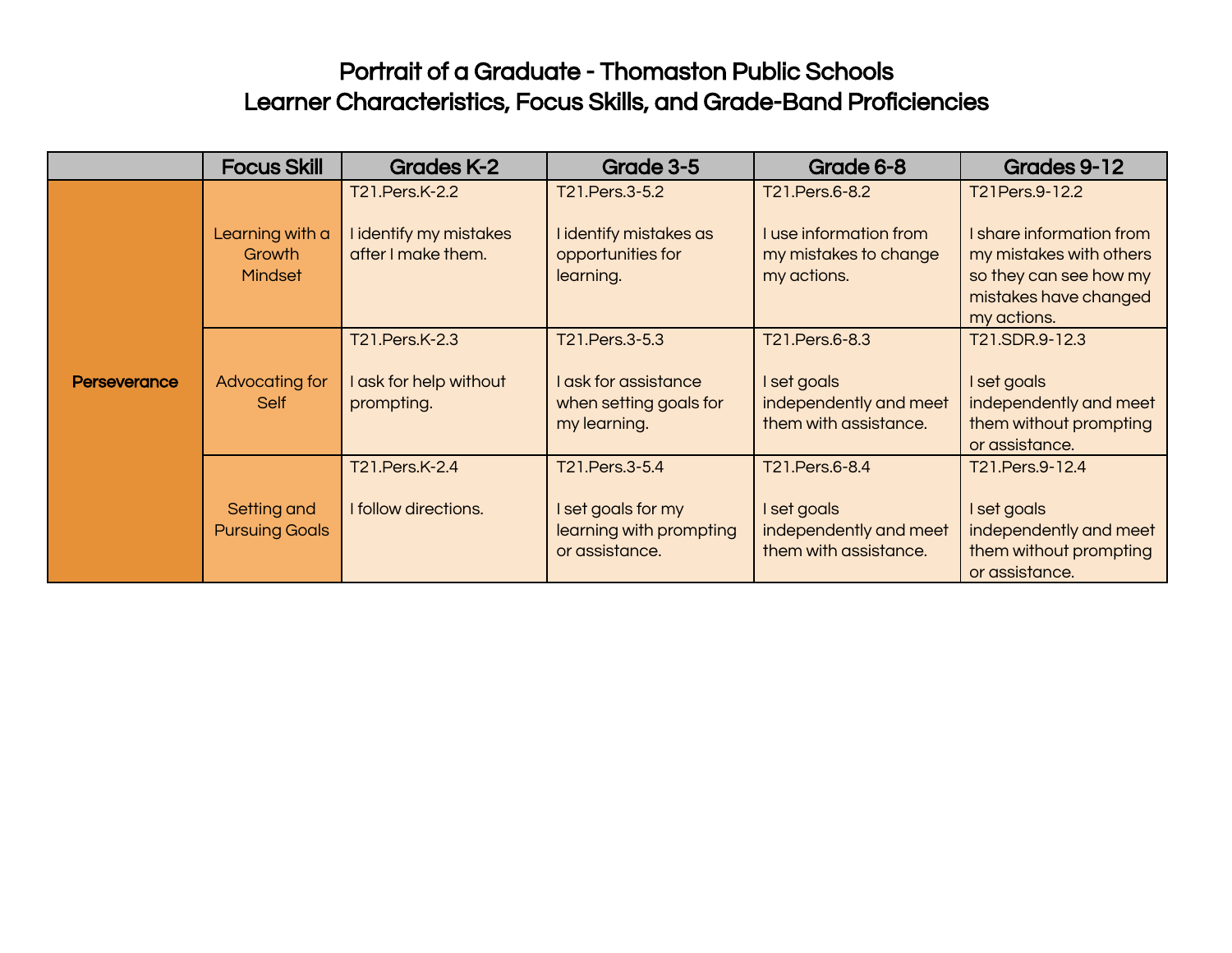|                                                    | <b>Focus Skill</b>                | <b>Grades K-2</b>                                                                      | Grade 3-5                                                                                | Grade 6-8                                                                            | Grades 9-12                                                                                                                    |
|----------------------------------------------------|-----------------------------------|----------------------------------------------------------------------------------------|------------------------------------------------------------------------------------------|--------------------------------------------------------------------------------------|--------------------------------------------------------------------------------------------------------------------------------|
| <b>Critical Thinking</b><br>and Problem<br>Solving | Asking<br>Questions               | T21.CTPS.K-2.1<br>I ask questions about<br>what I see, hear, touch,<br>smell and read. | T21.CTPS.3-5.1<br>I ask questions about<br>how things function.                          | T21.CTPS.6-8.1<br>I ask questions about<br>the opinions of others.                   | T21.CTPS.9-12.1<br>I ask complex,<br>open-ended questions.                                                                     |
|                                                    | <b>Systems</b><br><b>Thinking</b> | T21.CTPS.K-2.3<br>I can identify parts of a<br>whole.                                  | T21.CTPS.3-5.3<br>I can identify parts of a<br>whole and explain what<br>those parts do. | T21.CTPS.6-8.3<br>I can identify the<br>components of a<br>system.                   | T21.CTPS.-12.3<br>I can identify<br>components of a system<br>and explain how those<br>components contribute<br>to the system. |
|                                                    | Solving<br><b>Problems</b>        | T21.CTPS.K-2.4<br>I can identify what is<br>right and what is wrong.                   | T21.CTPS.3-5.4<br>I can solve a problem<br>having one correct<br>solution.               | T21.CTPS.6-8.4<br>I can solve a problem<br>having more than one<br>correct solution. | T21.CTPS.-12.4<br>I utilize resources to<br>solve problems in<br>conventional and<br>unconventional ways.                      |